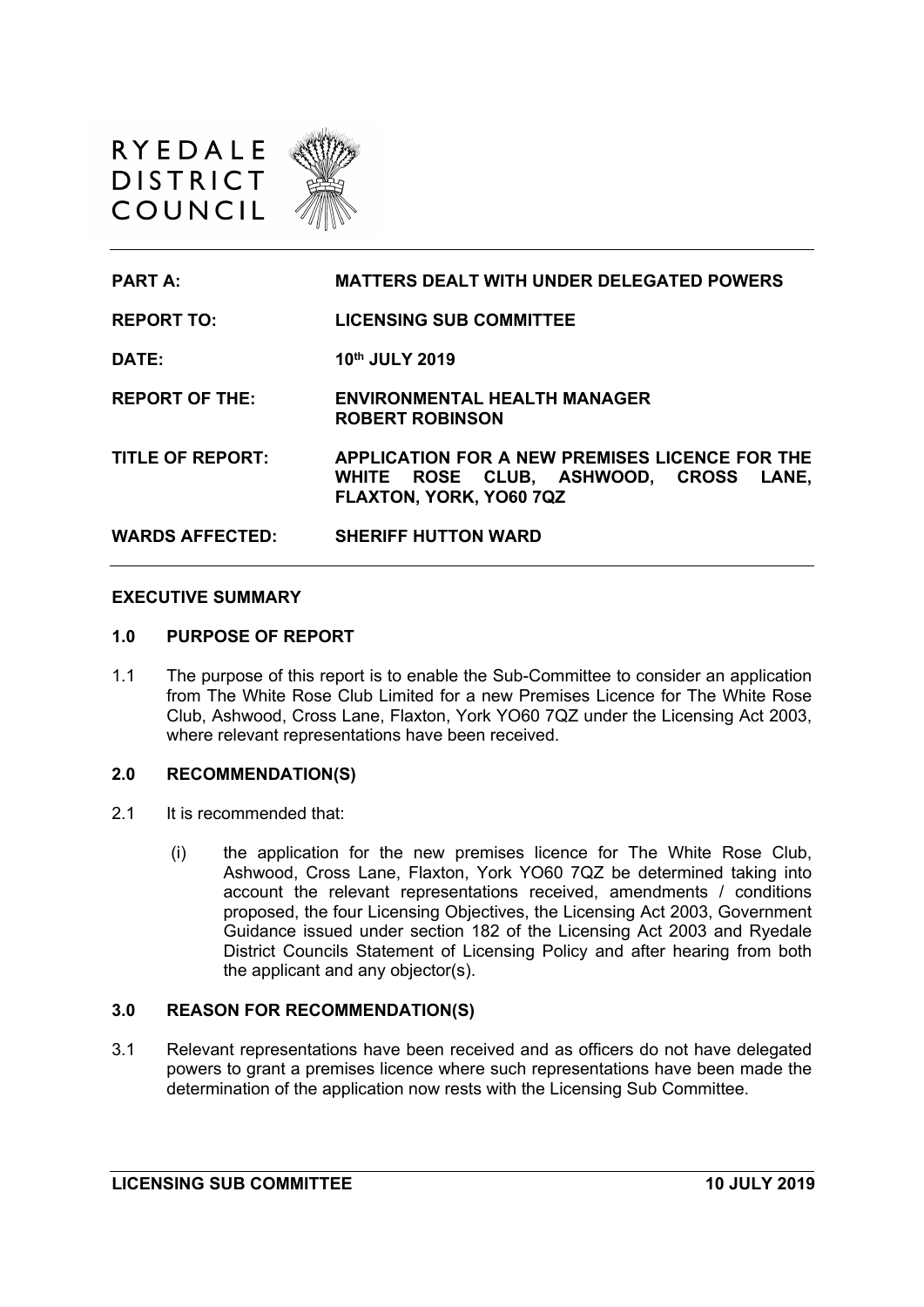### **4.0 SIGNIFICANT RISKS**

4.1 The Licensing Authority must determine an application for the grant of a Premises Licence as prescribed by the Licensing Act 2003 and regulations made under this Act. The Licensing Authority would leave itself open to appeal or judicial review should it not comply with all legal requirements.

# **REPORT**

# **5.0 BACKGROUND AND INTRODUCTION**

- 5.1 An application for a new premises licence has been received from The White Rose Club Limited for The White Rose Club, Ashwood, Cross Lane, Flaxton, York YO60 7QZ. The applicant wishes to supply alcohol (both off and on sales) each day between the hours of 11:00 and 00:00 and until 02:00 hours at pre-arranged private events/functions. The applicant also wishes to provide regulated entertainment in the form of recorded music indoors only each day between the hours of 19:00 and 00:00 and on all recognised Bank Holidays, Halloween, Bonfire night, Christmas Eve, New Year's Eve and at pre-arranged private events/functions until 02:00 hours. The premises to be open to the public each day between 00:01 and 00:00 hours. A copy of the licence application is attached. In summary the applicant wishes to:
	- a) Provide the supply of alcohol (on and off sales) each day between the hours of 11:00 and 00:00. At pre-arranged private events/functions until 02:00 hours.
	- b) The provision of recorded music (indoors only) each day between the hours of 19:00 and 00:00. And on all recognised Bank Holidays, Halloween, Bonfire night, Christmas Eve, New Year's Eve and at pre-arranged private events/functions until between the hours of 19:00 and 02:00.
	- c) The premises to be open to the public each day between the hours of 00:01 and 00:00.

Relevant representations have been received (see below) and as Council officers have been unable to resolve these representations the decision on whether or not to grant the licence will now rest with this Licensing Sub Committee.

# **6.0 RELEVANT REPRESENTATIONS**

- 6.1 These are representations which:-
	- Are about the likely effect of the grant of the premises licence on the promotion of the licensing objectives
	- Were made by either a responsible authority or other persons ( see consultation below )
- 6.2 The four licensing objectives are :-
	- The prevention of crime and disorder
	- Public safety
	- The prevention of public nuisance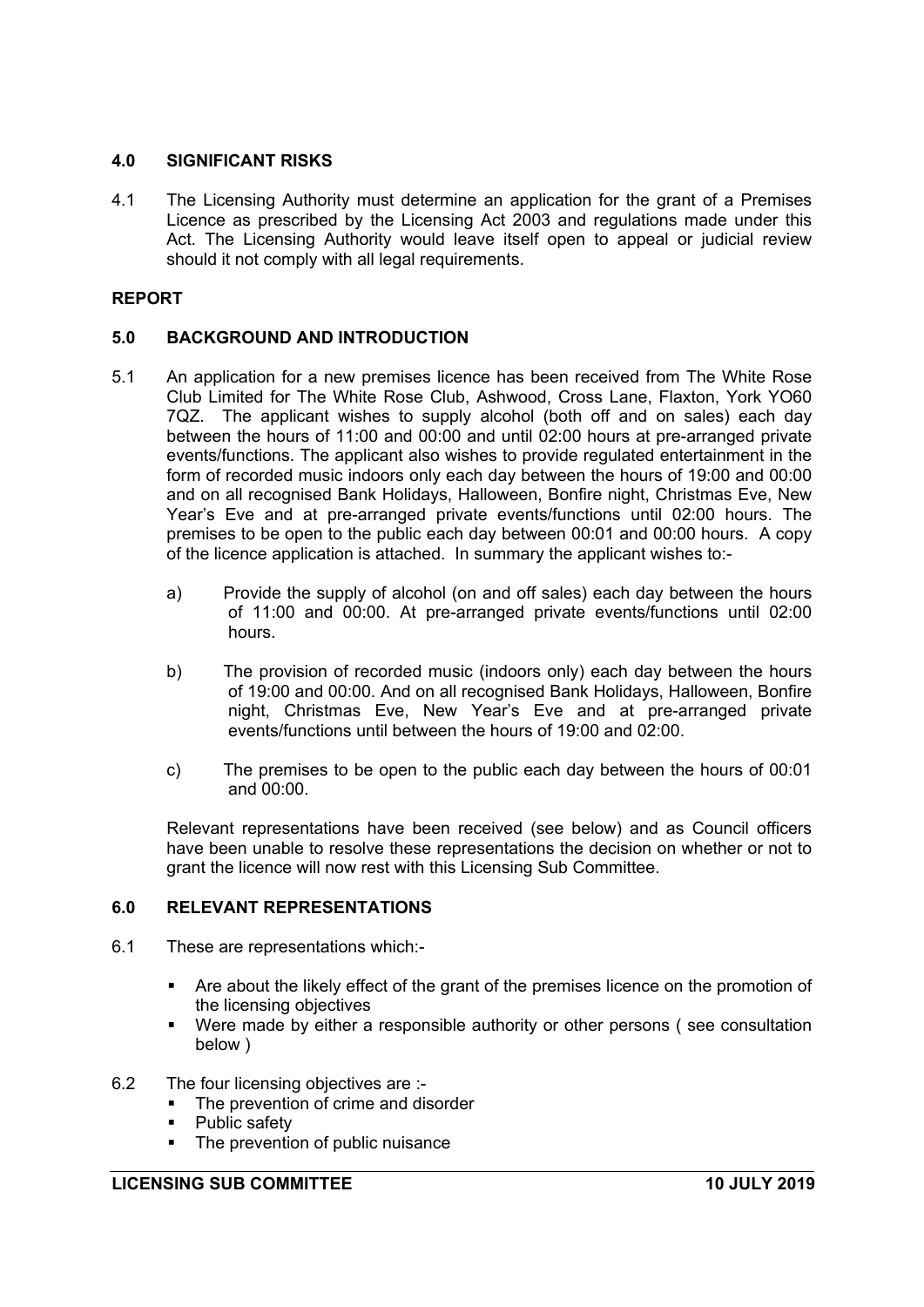• The protection of children from harm

# **7.0 CONSULTATION**

- 7.1 The consultation period for this application ran from the  $20<sup>th</sup>$  of May 2019 until the 17<sup>th</sup> of June 2019 and the application was advertised in the prescribed manner.
- 7.2 The following Responsible Authorities have been consulted:-
	- Police
	- Fire
	- **E** Health and Safety
	- **•** Pollution
	- Planning
	- **•** Social Services
	- **Trading Standards**
	- **Environmental Health**
	- Director of Public Health
	- Home Office(immigration)

# **8.0 REPORT DETAILS**

- 8.1 The premises application seeks to provide the following licensable activities:-
	- Provide the supply of alcohol (on and off sales) each day between the hours of 11:00 and 00:00. At pre-arranged private events/functions until 02:00 hours.
	- The provision of recorded (indoors only) each day between the hours of 19:00 and 00:00 and on all recognised Bank Holidays, Halloween, Bonfire night, Christmas Eve, New Year's Eve and at pre-arranged private events/functions until 02:00 hours.
	- The premises to be open to the public each day between the hours of 00:01 and 00:000
- 8.2 As stated above, all Responsible Authorities have been consulted and the Licensing Authority have received two relevant representations.
- 8.3 Both representations are concerned that if the application were granted it would lead to an increase in noise pollution.
- 8.4 Copies of all relevant representations received by this Authority can be seen below.

# **9.0 LICENSING POLICY AND NATIONAL GUIDANCE**

### **Ryedale`s Licensing Policy**

9.1 Part 4.4 of the policy states that "The Licensing Authority shall expect every licence /certificate holder or event organiser to minimise the impact of their activities on the surrounding area and any anti-social behaviour created by their customers in and within the vicinity of their premises by taking appropriate measures and actions consistent with that responsibility. In addressing this matter, the Licensing Authority will primarily focus on the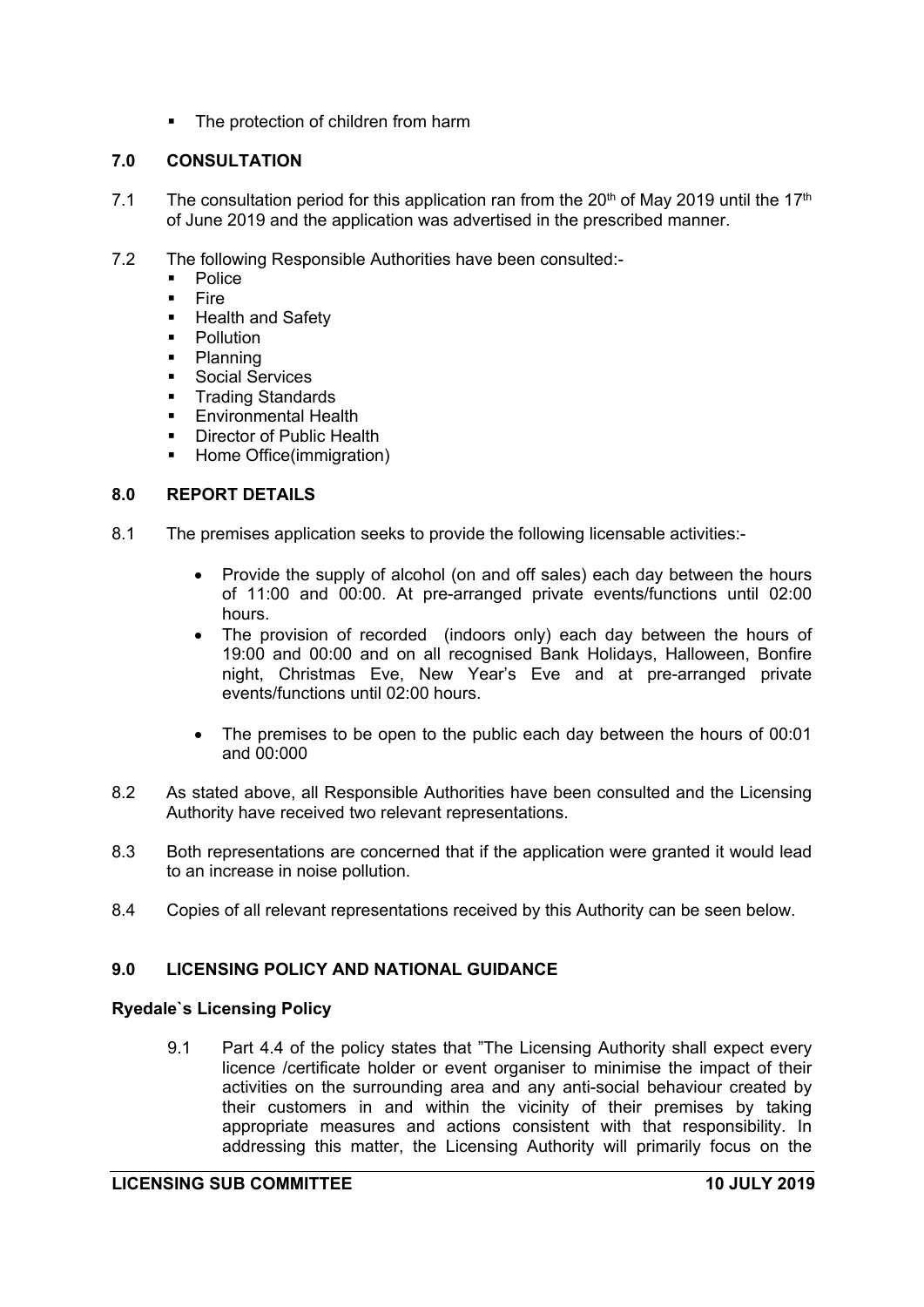direct impact of the activities taking place at the licensed premises on members of the public living, working or engaged in normal activity in the area concerned".

- 9.2 Section 21.1 states "The Operating Schedule is a key part of the application form whereby applicants may volunteer appropriate conditions to demonstrate compliance of the licensing objectives by describing the steps they intend to take to promote these objectives. These volunteered conditions will then form conditions on the Premises Licence or Certificate. In completing an Operating Schedule, applicants are expected to have regard to this policy". Section 21.4 states that "In completing their Operating Schedule the Licensing Authority suggest an applicant consider the following and goes on to give a list of measures applicants may like to consider for all four of the licensing objectives when completing their operating schedules eg CCTV, door supervisors etc". Finally Section 21.5 states that "These lists (contained in 21.4) are not exhaustive and advice can be obtained from the relevant responsible authority. However, applicants are reminded again to contact the relevant Responsible Authority to seek their expert advice before an application is submitted to the Licensing Authority".
- 9.3 Section 16.1 states that " With regard to the Protection of Children from Harm licensing objective, the Licensing Authority and this policy recognises the Director of Children and Young People`s Service at North Yorkshire County Council as the Responsible Authority competent to act in relation to this licensing objective. The Licensing Authority will give considerable weight to representations on child protection matters". Section 16.2 states "The Licensing Authority shall not seek to limit the access of children to any licensed premises unless it is necessary for the prevention of physical, moral or psychological harm. In all other case it will be left to the discretion of the Licensee but the Licensing Authority shall expect that the licensee shall give full consideration of access by children at all times and ensure that there is a policy in place to promote this licensing objective". 16.3 states "Where there are concerns with regard to access of children the Licensing Authority will consult the Director of Children and Young People`s Services. However, where the Licensing Authority`s discretion is engaged it will judge the merits of each application before deciding whether or not to impose conditions limiting the access of children". Sections 16.4 and 16.5 give examples of types of premises and forms of entertainment that are likely to raise concern and engage the Licensing Authority as a Responsible Authority to take action. Finally, Section 16.7 states that "In particular, the Licensing Authority will consider what conditions are offered in the Operating Schedule. The applicant in completing the Operating Schedule is required to describe the steps they intend to take to promote this licensing objective and highlight any adult entertainment or services etc that may give rise to concern in respect of children. However, where the applicant does not state the steps they intend to promote this objective but does state that " no adult or similar entertainment shall take place on the premises", the Licensing Authority shall consider that this restriction to be a condition on the licence/.certificate even though it may not state it on the licence/certificate itself".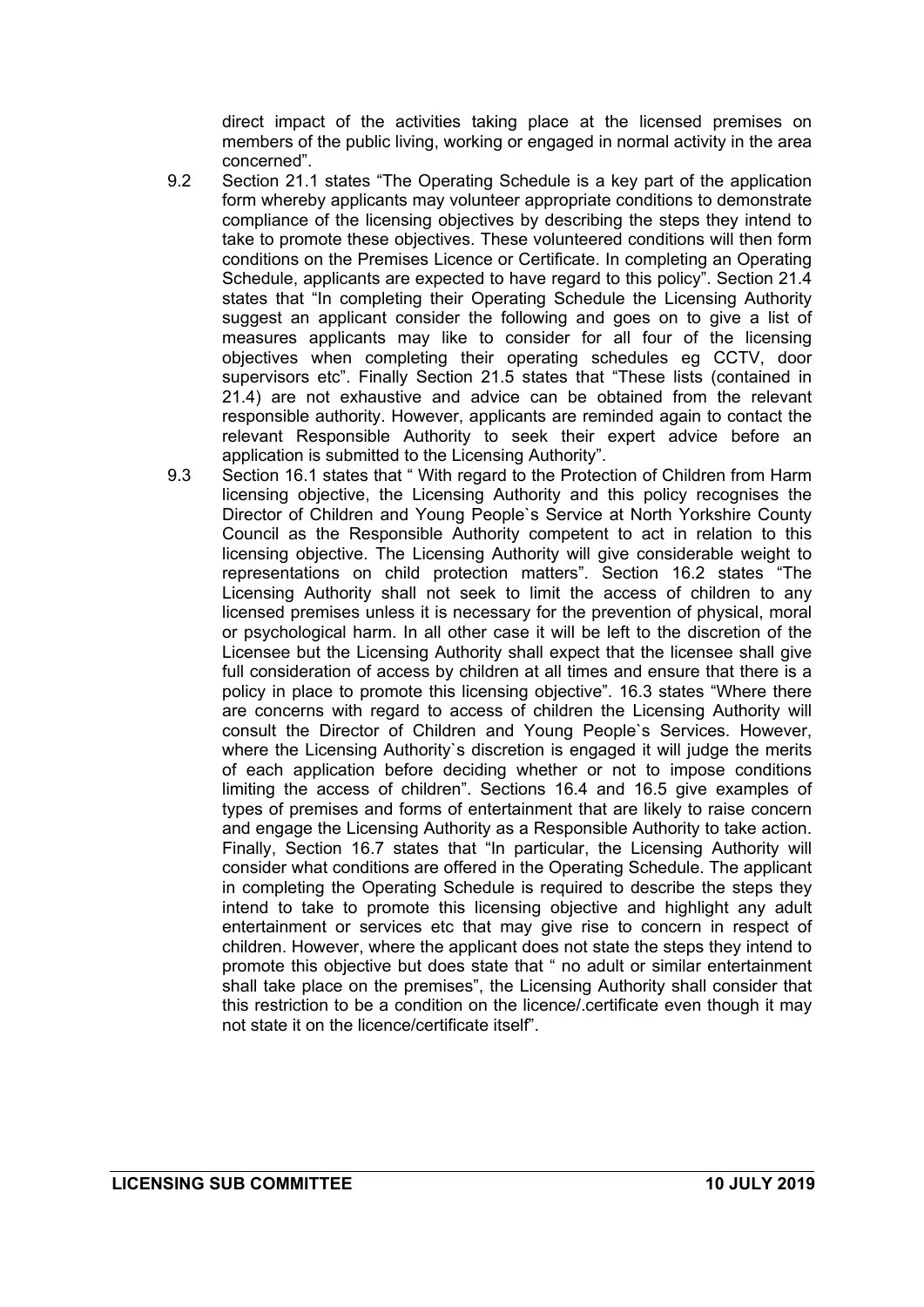#### **National Guidance**

- 9.4 **CRIME AND DISORDER** Paragraph 2.1 states "Licensing authorities should look to the police as the main source of advice on crime and disorder". Paragraph 2.2 states that "In the exercise of their functions, licensing authorities should seek to co-operate with the Security Industry Authority (SIA) as far as possible and consider adding relevant conditions to licences where appropriate. The SIA also plays an important role in preventing crime and disorder by ensuring that door supervisors are properly licensed and, in partnership with the police and other agencies, that companies are not being used as fronts for serious and organised criminal activity". Paragraph 2.3 states that "Conditions should be targeted on deterrence and preventing crime and disorder including the prevention of illegal working in licensed premises. For example, where there is good reason to suppose that disorder may take place, the presence of closed-circuit television (CCTV) cameras both inside and outside the premises can actively deter disorder, nuisance, anti-social behaviour and crime generally".
- 9.5 **PUBLIC SAFETY** Paragraph 2.7 states that "Licence holders have a responsibility to ensure the safety of those using their premises, as part of their duties under the 2003 Act. This concerns the safety of people using the relevant premises rather than public health which is addressed in other legislation. Physical safety includes the prevention of accidents and injuries and other immediate harms that can result from alcohol consumption such as unconsciousness or alcohol poisoning". Paragraph 2.8 lists matters that should be considered in relation to public safety which includes-fire safety, ensuring appropriate access for emergency services, good communication with local authorities and emergency services etc". Paragraph 2.10 states that "Licence holders should make provision to ensure that premises users safely leave their premises and lists measures such as providing local taxi information and adequate lighting". Paragraph 2.12 states that "Safe capacities should only be imposed where appropriate for the promotion of public safety or for the prevention of disorder on relevant premises. For example, if a capacity has been imposed through other legislation, it would be inappropriate to reproduce it in a premises licence".
- 9.6 **PUBLIC NUISANCE** Paragraph 2.15 of the Guidance states "The 2003 Act enables licensing authorities and responsible authorities, through representations, to consider what constitutes public nuisance and what is appropriate to prevent it in terms of conditions attached to specific premises licences and club premises certificates. It is therefore important that in considering the promotion of this Licensing Objective, Licensing Authorities and Responsible Authorities focus on the effect of the licensable activities at the specific premises on persons living and working (including those carrying on business) in the area around the premises which may be disproportionate and unreasonable. The issues will mainly concern noise nuisance, light pollution, noxious smells and litter". Paragraph 2.16 adds "Public nuisance is given a statutory meaning in many pieces of legislation. It is however not narrowly defined in the 2003 Act and retains its broad common law meaning. It may include in appropriate circumstances the reduction of the living and working amenity and environment of other persons living and working in the area of the licensed premises".

Paragraph 2.17 adds "Conditions relating to noise nuisance will usually concern steps appropriate to control the levels of noise emanating from premises". Further in the same paragraph it states "Any conditions appropriate to promote the prevention of public nuisance should be tailored to the type, nature and characteristics of the specific premises and its licensable activities. Licensing Authorities should avoid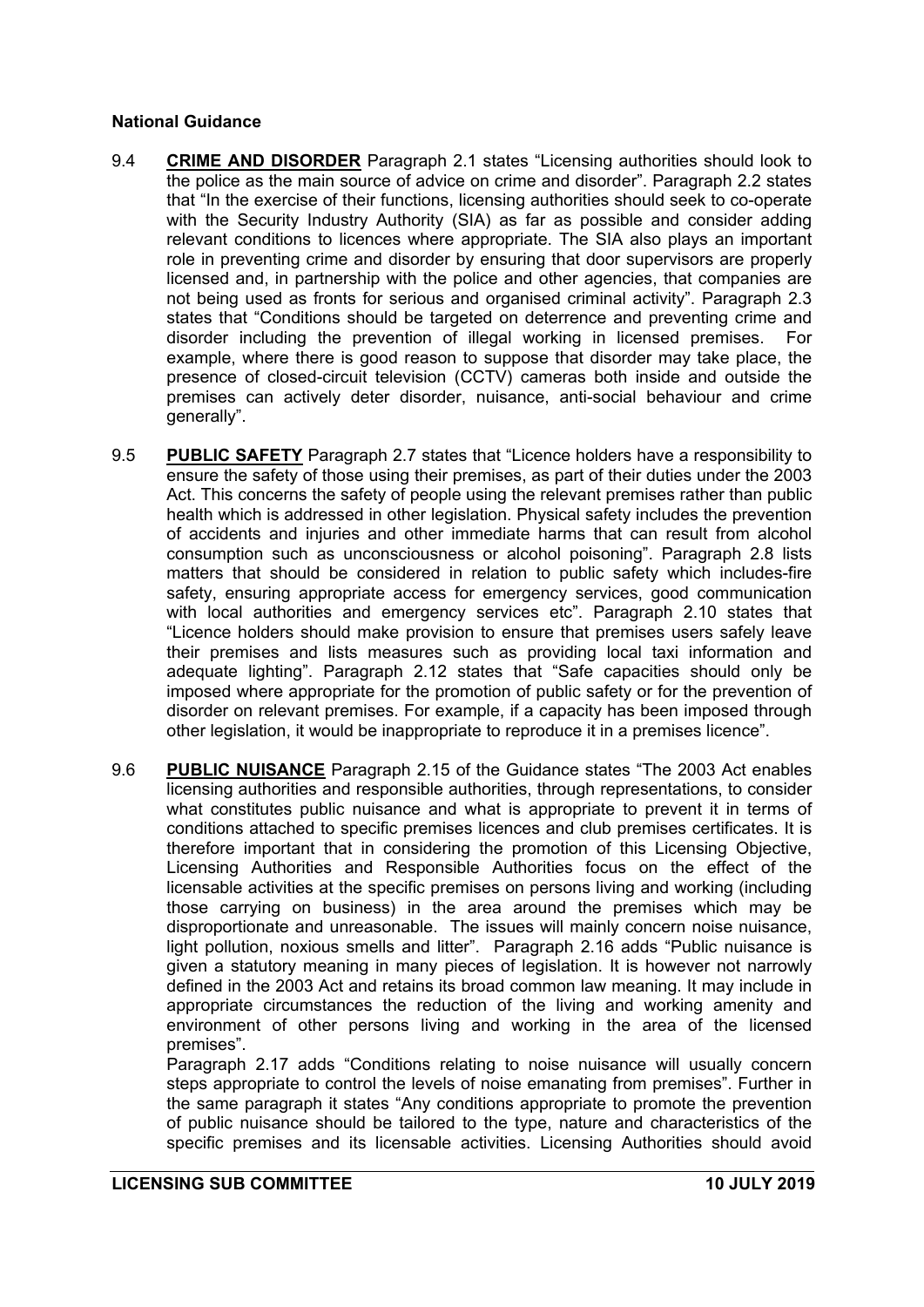inappropriate or disproportionate measures that could deter events that are valuable to the community, such as live music. Noise limiters, for example, are expensive to purchase and install and are likely to be a considerable burden for smaller venues".

Paragraph 2.18 states that " the approach of the licensing authority and responsible authorities should be one of prevention and when their powers are engaged, licensing authorities should be aware of the fact that other legislation may not adequately cover concerns raised in relevant representations and additional conditions may be appropriate"

Paragraph 2.19 states that "where applications have given rise to representations, any appropriate conditions should normally focus on the most sensitive period. For example, the most sensitive period for people being disturbed by unreasonably loud music is at night and into the early morning when residents in adjacent properties may be attempting to go to sleep or are sleeping. This is why there is still a need for a licence for performances of live music between 11pm and 8am. In certain circumstances, conditions relating to noise emanating from the premises may also be appropriate to address any disturbance anticipated as customers enter and leave". Paragraph 2.21 states that "Beyond the immediate area surrounding the premises, these are matters for personal responsibility of the individual under the law".

9.7 **PROTECTION OF CHILDREN FROM HARM** Paragraph 2.22 states that "The protection of children from harm includes the protection of children from moral, psychological and physical harm. This includes not only protecting children from harms associated directly with alcohol consumption but also wider harms such as exposure to strong language and sexual expletives. Paragraph 2.23 states that "The Government believes that it is completely unacceptable to sell alcohol to children. Conditions relating to the access of children where alcohol is sold and which are appropriate to protect them from harm should be carefully considered. Moreover, conditions restricting the access of children to premises should be strongly considered in circumstances where:- adult entertainment is provided, staff member(s) have been convicted for serving alcohol to minors, it is known that unaccompanied children have been allowed access, there is a known association with drug taking". Paragraph 2.25 states that "Applicants must make clear in their operating schedules about the activities and times at which the events would take place to help determine when it is not appropriate for children to enter the premises. Consideration should also be given to the proximity of premises to schools and youth clubs so that applicants take appropriate steps to ensure that advertising relating to their premises, or relating to events at their premises, is not displayed at a time when children are likely to be near the premises". Paragraph 2.26 states that "Licensing authorities and responsible authorities should expect applicants, when preparing an operating schedule or club operating schedule, to set out the steps to be taken to protect children from harm when on the premises". Paragraph 2.27 states "Conditions where they are appropriate, should reflect the licensable activities taking place on the premises. In addition to the mandatory condition regarding age verification, other conditions relating to the protection of children from harm can include:-restrictions on the hours when children may be present, restrictions or exclusions on the presence of children under certain ages when particular activities are taking place, restrictions on parts of the premises to which children have access, restrictions on parts of the premises to which children may have access, age restrictions, restrictions/exclusions when certain activities are taking place, requirement for an accompanying adult, full exclusion of people under 18 from the premises". Paragraph 2.29 states "Licensing authorities should give considerable weight to representations about child protection matters".